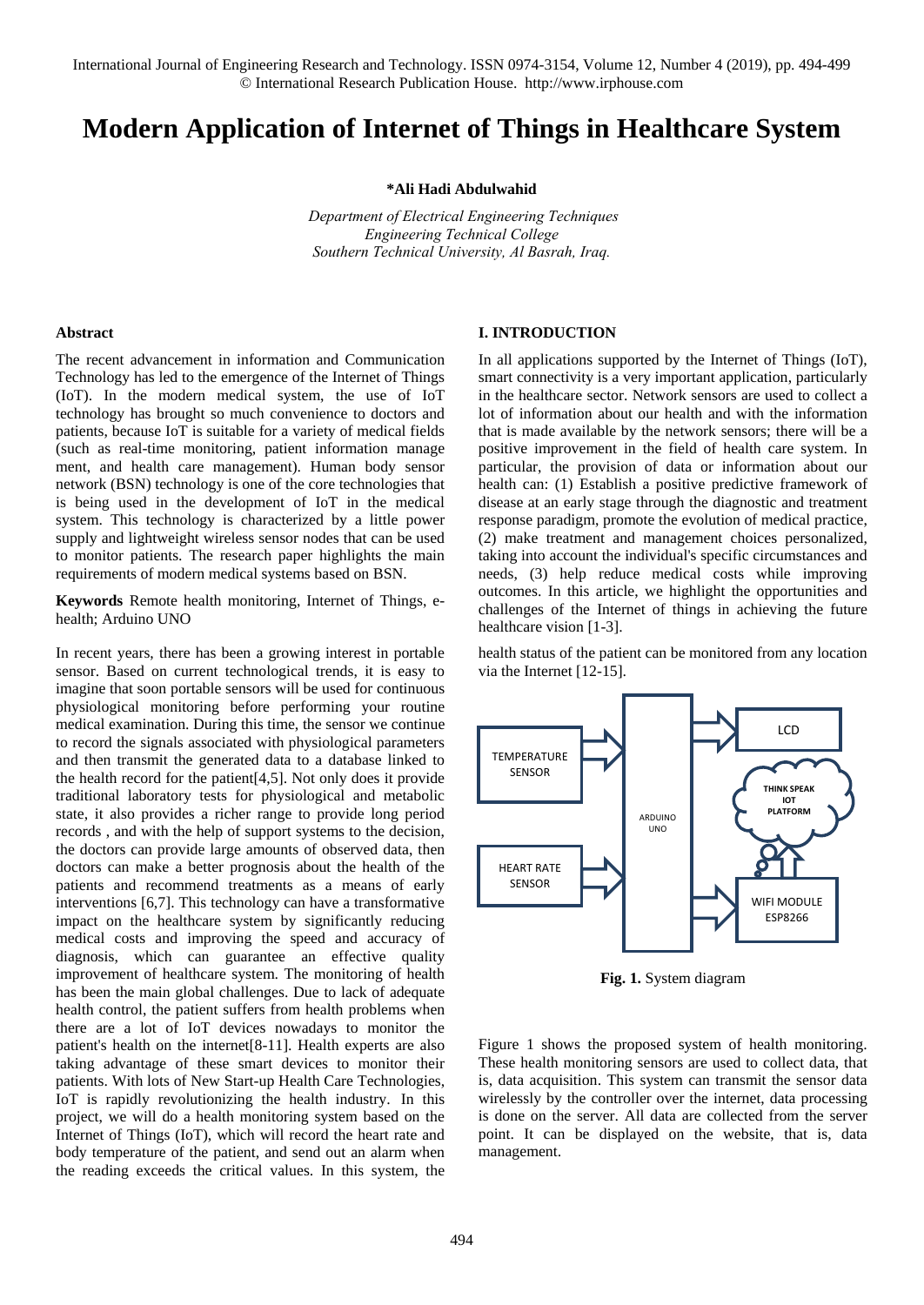

**Fig. 2.** System operation

Figure 2 shows the system flow chart. The results of the sensor acquisition are analyzed, that is, if abnormal behaviour is detected from the result, the contingency plan starts to inform the doctor about the patient's health status. Health is of paramount importance in our daily lives. The aims of this project are to develop a system that uses LM35 and sensors to provide body temperature and heart rate, respectively. These sensors are interfaced with the microcontroller. Arduino carries out wireless data transmission via the WiFi module. ESP8266 is used for wireless data transmission on IoT platforms [16-19].

## **II . RELATED WORK**

The health monitoring equipment was designed based on the IoT device. The medical IoT devices include, the pulse reader, temperature sensor LM-35, character LCD and ESP8266 Wi-Fi modem are connected to Arduino UNO. The system is built in Arduino UNO. Arduino UNO is one of the most popular prototype boards on the Internet of Things projects, the materials required are:

1) ARDUINO UNO

- 2) WIFI MODULE ESP8266
- 3) TEMPERATURE SENSOR LM35
- 4) HEART RATE SENSOR

#### **III. METHOD**

In the field of health care, the number of Internet of Things users is steadily increasing, and solutions for various applications are also increasing, such as monitoring patients'vital signs and collecting patient data. This method helps to improve the accuracy of data and allows nurses to spend more time providing care.

## *1) Arduino UNO*

The Arduino UNO is ATmega328 based microcontroller board. It is one of the most popular prototyping boards. The board comes with built-in Arduino boot loader. It has 14 GPIO pins, 6 PWM pins, 6 Analog inputs, a reset button, and

holes for mounting pin headers. While programming the board, it can be connected to the PC using the USB port and the board can run on USB power. The Arduino UNO has 32 Kb Flash memories, 1 Kb EEPROM and 2 Kb SRAM. The board can be connected to different Arduino Shields for connectivity with Ethernet, Bluetooth, Wi-Fi, Zigbee or Cellular network and it can be connected to most of the IoT platforms[19,20].

# *2) Temperature Sensor*

LM-35 is a precision IC temperature sensor whose output is proportional to the temperature. The sensor circuit is sealed; it is not affected by oxidation and other processes. Using LM-35, the temperature can be measured more accurately than with a Thermistor. The LM35 temperature sensor is a three pin device +VCC (Pin 1), output (Pin 2) and ground (Pin 3). The voltage range for operating LM35 is between 4V to 20V. The output pin of the LM-35 is connected to A1 pin of the Arduino because the output from the LM-35 is basically analogue[21].



**Fig. 3.** Patient monitoring system

#### **3) Heart rate sensor**

The heartbeat sensor works behind the principle of Photoplethysmography (PPG). The technique provides valuable information related to our cardiovascular system. Recent advances in technology have revived interest in this technique, which is widely used in clinical physiological measurement and monitoring. According to the principle, the change in blood volume in an organ is measured by the change in the intensity of the light passing through it.

PPG utilizes low-intensity infrared (IR) light. When light passes through biological tissue, it is absorbed by bones, skin pigments, and veins and arterial blood. Because the blood absorbs light most strongly through the surrounding tissue, the PPG sensor can detect changes in blood flow because of changes in light intensity. The PPG sensor voltage signal is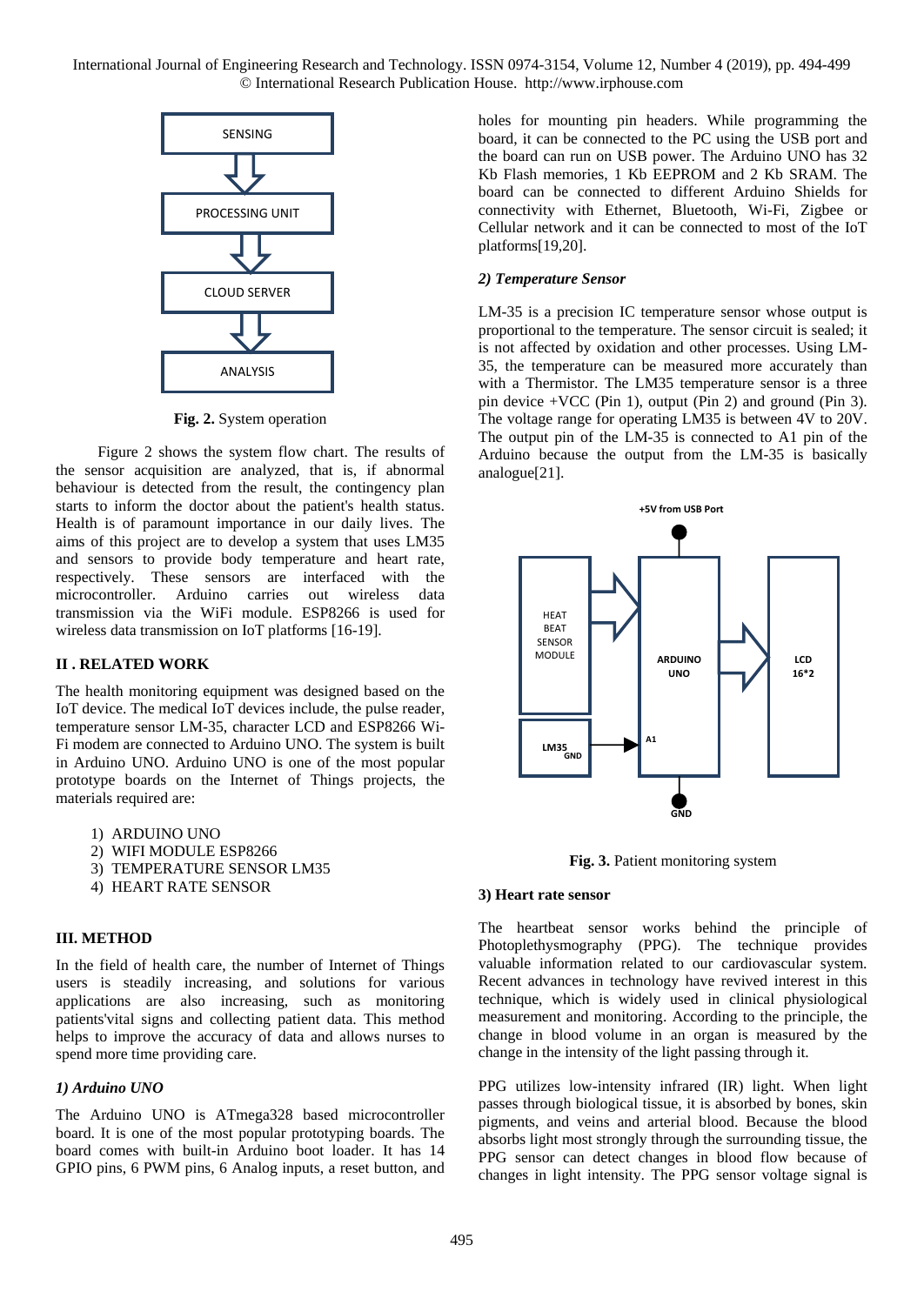proportional to the amount of blood passing through the blood vessels. Even small changes in blood volume can be detected by this method, although PPG cannot be used to quantify blood volume. Normally, the light source in the heartbeat sensor is an infrared LED, and the detector will be any Photo Detector.

The light source and detector are placed towards each other and human finger must be placed between the transmitter and the receiver. On the other hand, the light source and detector of the reflective sensor are adjacent to each other, and the human finger must be placed in front of the sensor. A simple Heartbeat Sensor consists of a sensor and a control circuit. The sensor part of the Heartbeat Sensor consists of an IR LED and a Photo Diode placed in a clip. The control circuit consists of an operational amplifier and other components that help in connecting the signal to a microcontroller[21,22].



(b) **Fig. 4.** (a) Heartbeat Sensor Circuit Diagram (b) Heartbeat Sensor Principle

The heartbeat sensor circuit diagram includes a photodetector and a bright red LED. The LED should have super-light intensity because if the detector detects a finger placed on the led, the maximum light will pass and propagate. When the heart pumps blood through the blood vessels, the fingers become slightly impermeable because there is less light from the LED to the detector. The detector signal generated by the heart rate changes. The detector's signals are different and it becomes an electrical pulse. This electrical signal is amplified, and the logic level signal output of the amplifier is  $+5v$ .

#### *4) ESP8266 Wi-Fi module*

The ESP8266 Wi-Fi unit is used to deliver the Arduino motherboard with a Wi-Fi router so that it can access the cloud. Each ESP8266 module comes pre-programmed with an AT command set firmware. The module comes available in two models - ESP-01 and ESP-12. ESP-12 has 16 pins available for interfacing while ESP-01 has only 8 pins available for use.

**Table 1.** Technical specifications of Arduino

| Item                     | Specification   |
|--------------------------|-----------------|
| <b>Operating Voltage</b> | 5V              |
| <b>IO</b> Current        | $40 \text{ mA}$ |
| Program Memory           | 32kB            |
| Frequency                | 16 MHz          |
| Input / Output           | 14xDIO          |
| <b>ADC</b> Pin           | $6x10$ Bit      |

#### *5) Think Speak IoT Platform*

a) Use the Think speak platform to send data from any Internet-enabled device to the cloud.

b) Then configure actions and alerts in real time based on the data.

c) Using the Think speak provides a platform for developers to easily capture sensor data and turn it into useful information.

# **IIV. DISCUSSION**

There are several ways to calculate heart rate, but here read only five pulses were used. In order to calculate the total beat in one minute is done by applying the following formula so as to define how the Heartbeat monitor project works:

Five pusle time  $=$  time2-time1;

Single\_pulse\_time = Five\_pusle\_time  $/ 5$ ;

Rate = 60000 / Single\_pulse\_time;

Where: time1 is the first value of the pulse counter; time2 is the value of the pulse count list; rate. It's the final heart rate. When the first pulse starts, the counter uses the timer function in the Arduino system millis ();. And take the first form of pulse counting millis ();. Then wait for five pulses. After five tight pulses are obtained again, the counter value is taken in time1, and then the original time spent on five pulses is obtained. Then divide it by 5 times to get a pulse. We could easily find the pulse in a minute and divert 600000 ms to a single pulse time. In this project, the sensor module heart-beat was used to detect Heart Beat. This sensor module contains a pair of IR that actually detects the heartbeat from the blood. The process by which the heart pumps blood to the body are known as the heartbeat, and when that happens, the concentration of blood in the body changes. And this kind of change becomes electrical current that can turn into a voltage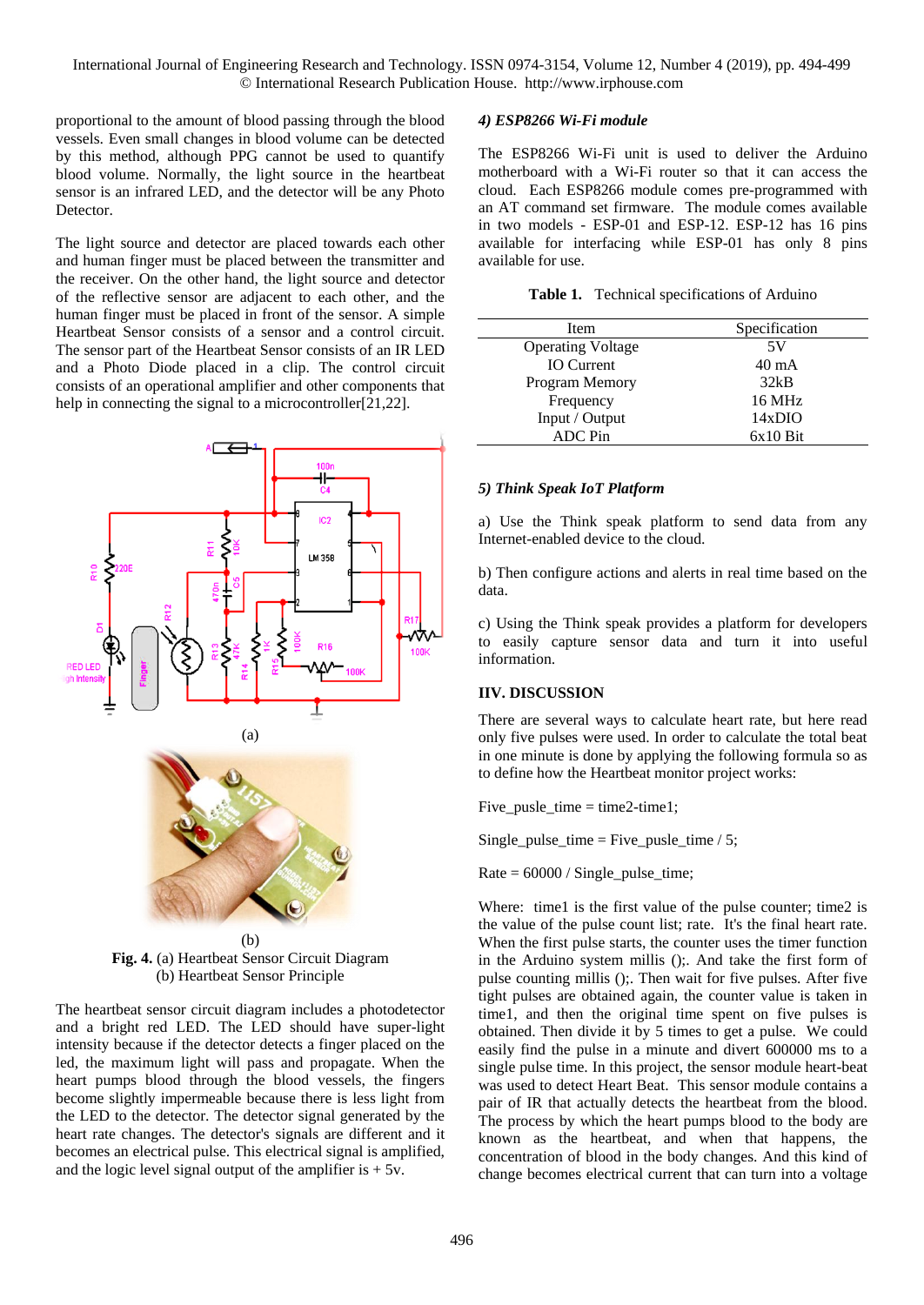or a pulse. Figure 5 shown the monitoring circuit, which contains the Arduino UNO, the heartbeat sensor block, when the system are restarts with the LCD, the Arduino UNO controls the entire system, like reading the heartbeat sensor correctly, calculating the heart rate and sending these data to the LCD screen.



**Fig. 5.** Circuit Diagram for IoT based Patient Monitoring System using Arduino

Thingspeak provides a great tool for IoT based projects. Using the Thingspeak website, you can monitor our data and control our systems on the Internet, using the channels and Web pages provided by Thingspeak. Thingspeak "collects" sensor data and uses Thing speak to monitor patients heartbeat and temperature online using the Internet. The code uses a digital reading function to read the output of the heartbeat sensor unit with the millis () function, which is used to calculate the time and then calculate the heart rate.



**Fig. 6.** shows the interface of the controller to the sensor and the LCD display.

| Light : 727 .2.35V.<br>Temp : 68 (0.00V) 16.47 deg 0 |
|------------------------------------------------------|
| light : 726 (2.3JV)<br>lemp : 67 (0.22V) 15.49 deg C |
| ∐ight : ™26 - 2.34V∘<br>emp : 67 (0.22V) 15.49 deg C |
| light : 743 (2.4V)<br>emp : 69 (0.00V) 17.45 deg C   |
| ight : $74J$ 2.4V.<br>emp : 73 (0.24V) 21.36 deg C   |
| gght : "44 -2.4V+<br>emp : 73 (0.24V) 21.36 deg C    |
| icht : "5: .2.42V:                                   |

**Fig. 7.** shows the rate of the human heart beats, Temperature body, and displays it on the monitor screen



**Fig. 8.** shows the recording of health surveillance data on the Internet.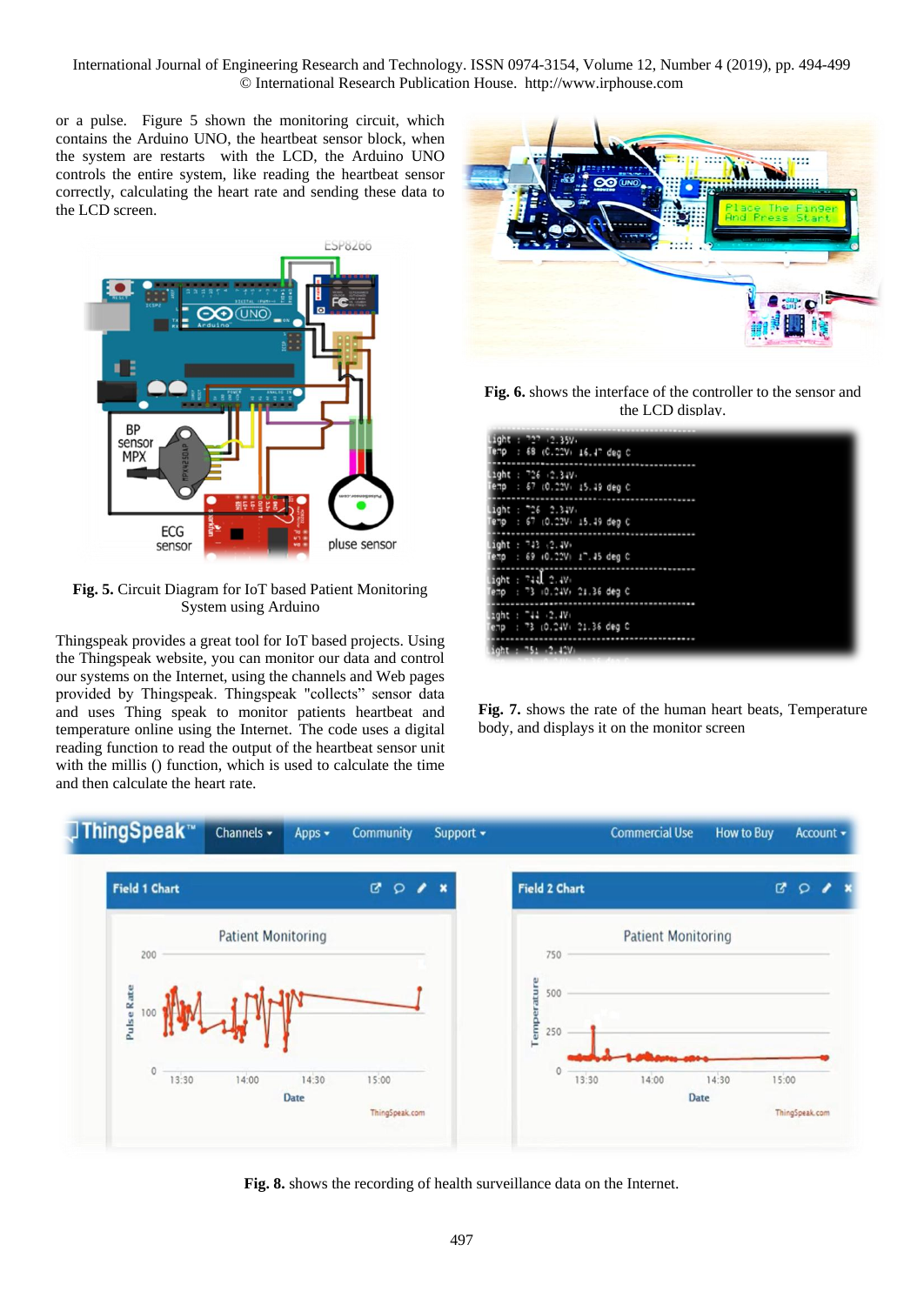The results of system implementation show that sensory data is transmitted instantaneously with high accuracy. The previously stored data will also be displayed when the doctor chooses the patient, so it helps the doctor to track the patient's status. The normal result is that Arduino collects and stores restorative information through additional sensors.

# **VI. CONCLUSION**

In this work, we propose the future direction of integrating remote health monitoring technology into clinical practice. These magazines, especially those with the Tunisian intelligence services provide an attractive option to monitor and record data in a variety of environments is currently much longer than expected in the laboratory. This treasure trove of data, after analysis and evaluation of the doctors in the image of easy assimilation, involves the possibility for health improvement and reduce costs. We must strive to overcome difficulties in design that need to be addressed before the systems can be developed for integration into clinical practice.

The main advantages of the Internet of Things are:

- 1.Cost reduction. By using the Internet of Things solutions and connected medical devices, healthcare providers can monitor patients in real time. This means that efficient data collection and management are involved, and unnecessary visits are reduced.
- 2.Better patient experience. Because patients are more involved in treatment through the Internet of Things (IoT) connection with the medical system, doctors have improved the accuracy of diagnosis, because there is the necessary patient data on hand.
- 3.Better management of drugs and medicine adherence: The Internet of Things solution enables hospital staff to reduce the time of searching for drugs, tracking supplies and medicines, hang up hospital hygiene habits, and effectively prevent hospital infections. The Internet of Things monitoring solution for health care can help patients comply with their treatment plans and help doctors track prescription compliance.
- 4.Reducing errors and waste: using IoT for data collection and workflow automation is an excellent way to reduce waste (such as unnecessary testing and expensive imaging), reduce system costs and minimize errors.
- 5.Improved treatment outcomes: Health care solutions that connect and use large data through cloud computing can provide nurses with the ability to access real-time data that can be used to make informed decisions and provide evidence-based treatment.

## **ACKNOWLEDGEMENTS**

The author thanks the Southern Technical University for carrying out the project and Mr. JananAbd-ali for providing guidance.

#### **REFERENCES**

- [1] M. Li, S. Yu, Y. Zheng, K. Ren, and W. Lou, "Scalable and secure sharing of personal health records in cloud computing using attribute-based encryption," IEEE Transactions on Parallel and Distributed Systems, vol. 24, no. 1, pp. 131–143, 2013.
- [2] A. Benharref and M. Serhani, "Novel cloud and SOAbased framework for E-Health monitoring using wireless biosensors," IEEE Journal of Biomed. and Health Inf., vol. 18, no. 1, pp. 46–55, Jan 2014.
- [3] S. Babu, M. Chandini, P. Lavanya, K. Ganapathy, and V. Vaidehi, "Cloud-enabled remote health monitoring system," in Int. Conf. on Recent Trends in Inform. Tech. (ICRTIT), July 2013, pp. 702–707.
- [4] M. Li, S. Yu, Y. Zheng, K. Ren, and W. Lou, "Scalable and secure sharing of personal health records in cloud computing using attributebased encryption," IEEE Trans. Parallel Distrib. Syst., vol. 24, no. 1, pp. 131–143, Jan. 2013.
- [5] V. Ukis, S. Tirunellai Rajamani, B. Balachandran, and T. Friese, "Architecture of cloud-based advanced medical image visualization solution," in IEEE Int. Conf. on Cloud Computing in Emerging Markets (CCEM), Oct 2013, pp. 1–5.
- [6] B. Rao, "The role of medical data analytics in reducing health fraud and improving clinical and financial outcomes," in Computer-Based Medical Systems (CBMS), 2013 IEEE 26th International Symposium on, June 2013, pp. 3–3.
- [7] P. Ray, "Home health hub internet of things (H3IoT): An architectural framework for monitoring health of elderly people," in Int. Conf. on Science Eng. and Management Research (ICSEMR), Nov 2014, pp. 1– 3.
- [8] F. Hu, D. Xie, and S. Shen, "On the application of the internet of things in the field of medical and health care," in IEEE Int. Conf. on and IEEE Cyber, Physical and Social Computing Green Computing and Communications (GreenCom),(iThings/CPSCom), Aug 2013, pp. 2053– 2058.
- [9] A. Abbas and S. Khan, "A review on the state-of-the-art privacy preserving approaches in the e-health clouds," IEEE Journal of Biomedical and Health Informatics, vol. 18, no. 4, pp. 1431–1441, July 2014.
- [10] Shruthi Ramdas, Ankitha K"Advanced Protection for Patient Information in Medical Database"International Journal of Computer Science and Mobile Computing, Vol.6 Issue.6, June- 2017, pp. 478-488
- [11] A. F. M. Hani, I. V. Paputungan, M. F. Hassan, V. S. Asirvadam, and M. Daharus, "Development of private cloud storage for medical image research data," in Int.Conf. on Computer and Inf. Sciences (ICCOINS), June 2014, pp. 1–6.
- [12] S. Xu, Y. Zhang, L. Jia, K. E. Mathewson, K.-I. Jang, J. Kim, H. Fu, X. Huang, P. Chava, R. Wang, S. Bhole, L. Wang, Y. J. Na, Y. Guan, M. Flavin, Z. Han, Y. Huang, and J. A. Rogers, "Soft microfluidic assemblies of sensors, circuits, and radios for the skin," Science, vol. 344, pp. 70–74, 2014.